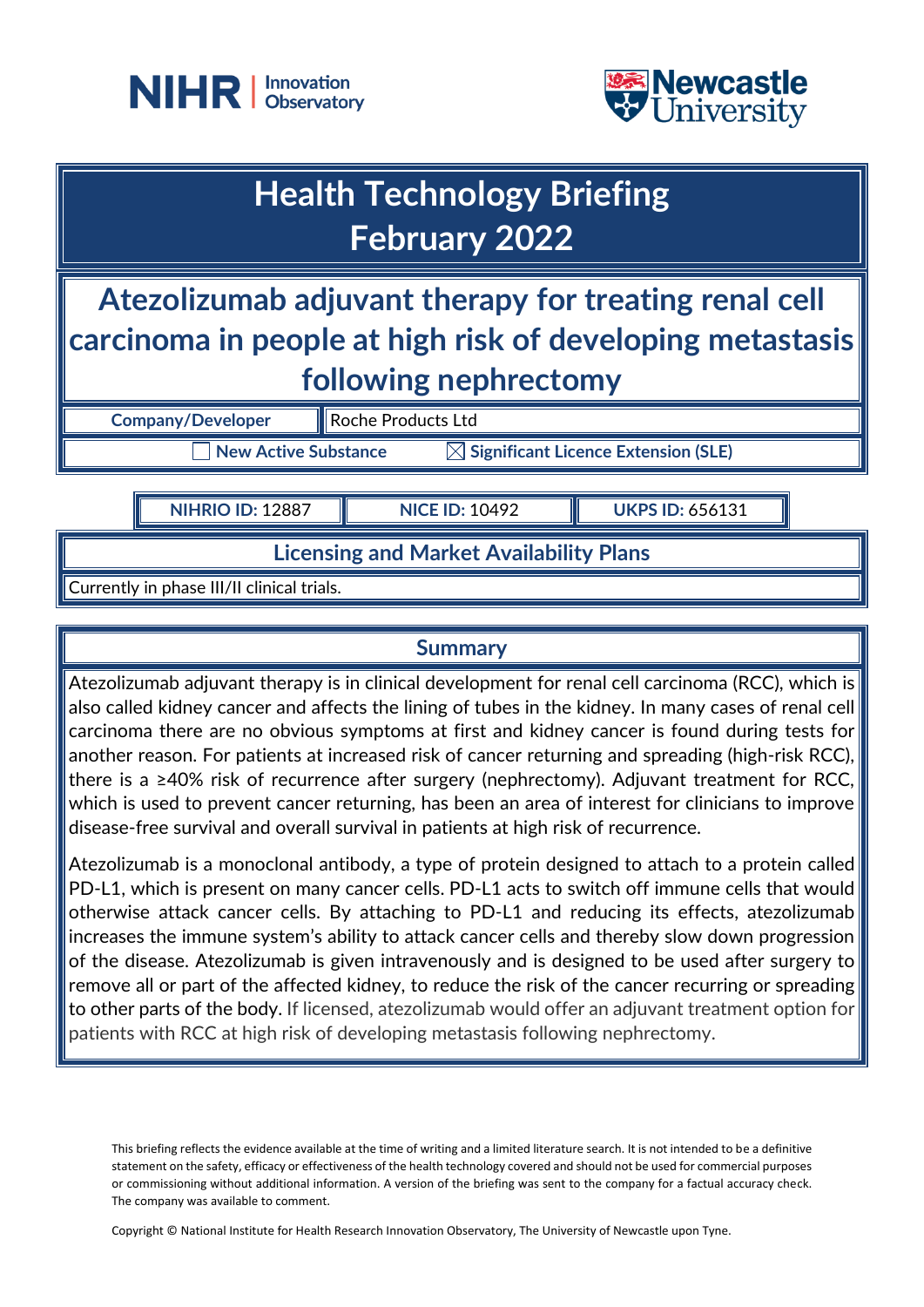



#### **Proposed Indication**

Adjuvant treatment in adult patients with RCC at high risk of developing metastasis following nephrectomy. 1

L

## **Technology**

#### **Description**

Atezolizumab (MPDL3280A; anti-PDL1; Tecentriq) is a humanised engineered immunoglobulin G1 monoclonal antibody that selectively targets PD-L1 to block its interaction with PD-1 and the costimulatory molecule B7.1, releasing PD-L1/PD-1 mediated inhibition of the immune response, including reactivating the antitumour immune response without inducing antibody-dependent cellular cytotoxicity. Atezolizumab spares the PD-L2/PD-1 interaction allowing PD-L2/PD-1 mediated inhibitory signals to persist. 2,3

Atezolizumab is in clinical development for adjuvant treatment in RCC at high risk of developing metastasis following nephrectomy. In the phase III clinical trial (IMmotion010, [NCT03024996\)](https://clinicaltrials.gov/ct2/show/NCT03024996), patients receive 1200mg atezolizumab intravenously every 3 weeks for 16 treatment cycles (of 21 days) or up to 1 year (whichever occurs first). $^{\rm 1}$ 

#### Key Innovation

High-risk RCC is associated with a ≥40% risk of recurrence after surgery. Adjuvant treatment for RCC has been an area of interest for clinicians to improve disease-free survival and overall survival (OS) in patients at high risk of recurrence. Systemic therapies, including cytokines and vascular endothelial growth factor (VEGF), tyrosine kinase inhibitors (TKIs) with efficacy in metastatic RCC (mRCC), have been evaluated in the adjuvant setting of RCC. However, none of these therapies demonstrated an improvement in OS among patients with high‐risk RCC who had undergone nephrectomy. Immune checkpoint inhibitors, such as atezolizumab, have shown significant antitumour activity with prolonged and durable responses in metastatic RCC, which led to an interest in evaluating these agents in the adjuvant setting.<sup>4</sup>

If licensed, atezolizumab will offer an adjuvant treatment option for patients with RCC at high-risk of recurrence or metastasis after nephrectomy.

#### Regulatory & Development Status

Atezolizumab is licensed in the EU/UK for treating the following indications: 5

- Urothelial carcinoma
- Non-small cell lung cancer
- Small cell lung cancer
- Hepatocellular carcinoma
- Triple-negative breast cancer

Atezolizumab is in phase II/III clinical development for a large number of indications, including: <sup>6</sup>

- Squamous cell carcinoma of head and neck
- Gastrointestinal Cancer
- Gynaecological Cancer
- Haematological cancer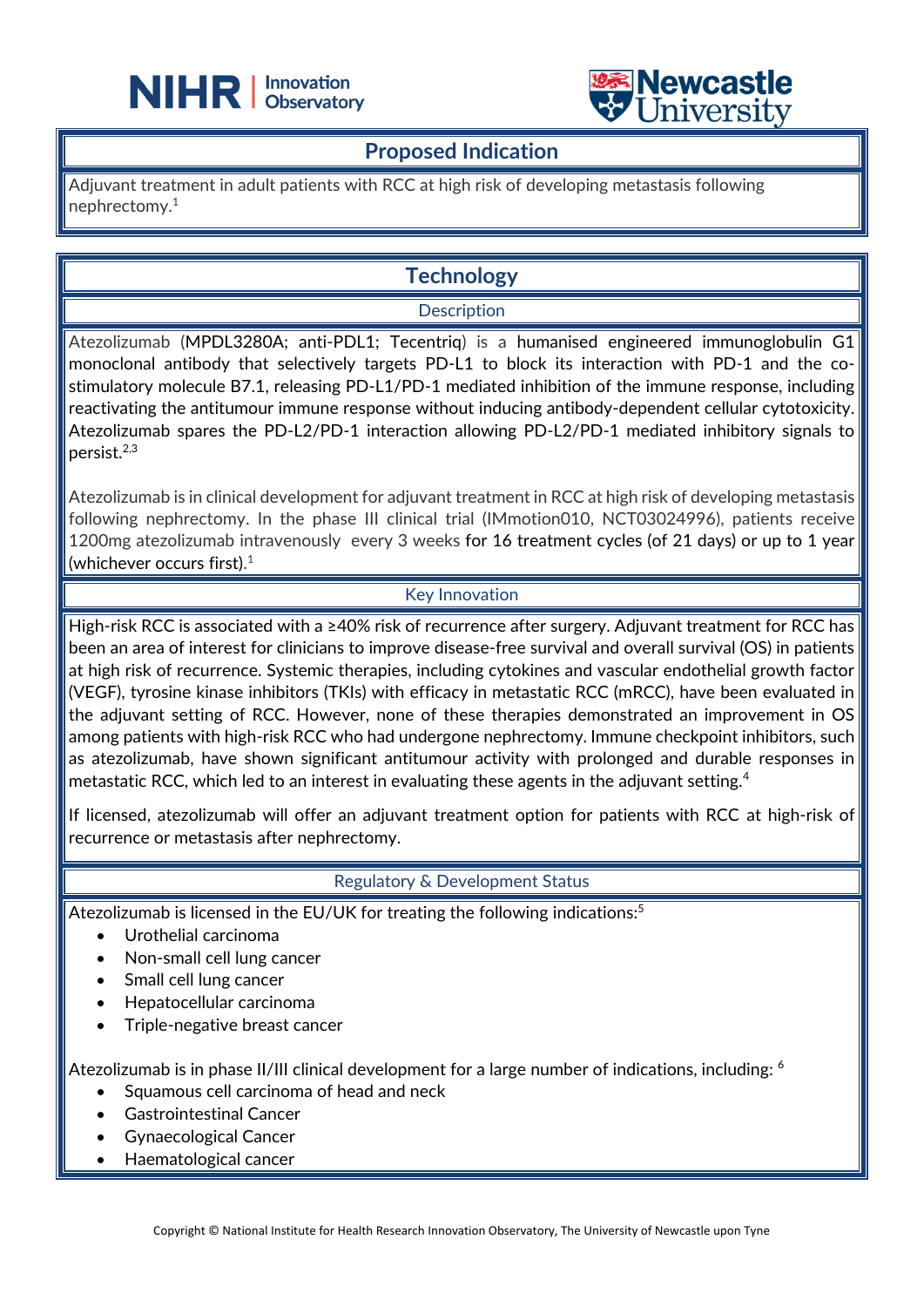



- **Genitourinary Cancer**
- Neuroendocrine Cancer

## **Patient Group**

L

#### Disease Area and Clinical Need

RCC (also called kidney cancer or renal cell adenocarcinoma) is a disease in which malignant (cancer) cells are found in the lining of tubules (very small tubes) in the kidney.<sup>7</sup> The cells can grow into surrounding tissues or organs and may spread to other areas of the body.<sup>8</sup> RCC usually affects people in their 60s and 70s and is rare in people under 50. Risk factors for RCC include obesity, smoking, high blood pressure, family history / genetics and long-term kidney dialysis. Many patients remain symptomless until later in disease course, but patients may experience pain, swelling and/or blood in urine, fatigue, loss of appetite, high blood pressure, night sweats, swollen glands, bone pain, coughing up blood and swelling of the testicles in males. 9,10

The age-standardised incidence rate of malignant neoplasm of kidney (ICD10 C64) is 23.7 in males and 12.7 in females per 100,000 population of newly diagnosed cases of cancer in England (data from 2017).<sup>11</sup> Incidence rates for kidney cancer are projected to rise by 26% in the UK between 2014 and 2035, to 32 cases per 100,000 people by 2035.<sup>12</sup> Kidney cancer has a 79.3% 1-year and 63.8% 5-year age standardised survival rate.<sup>13</sup> In England, in 2021-21, there were 20,380 finished consultant episodes (FCE) and 17,908 admissions for malignant neoplasm of kidney, except renal pelvis (ICD-10 code C64) which resulted in 9,984 day-cases and 38,608 FCE bed days.<sup>14</sup>

#### Recommended Treatment Options

Partial or radical nephrectomy is recommended as the preferred treatment option for RCC. Patients may also undergo cryotherapy or radiofrequency ablation – where the cancerous cells are destroyed by freezing or heating; embolisation – a procedure to cut off the blood supply to the cancer; and /or [radiotherapy](https://www.nhs.uk/conditions/radiotherapy/) – using high-energy radiation to target cancer cells and relieve symptoms. $\rm ^9$ 

Advanced or metastatic RCC patients may be eligible to receive biological therapies such as pembrolizumab, avelumab, nivolumab, bevacizumab, or small molecule inhibitor/s, such as sorafenib, sunitinib, temsirolimus, cabozantinib, tivozanib, lenvatinib, everolimus or axitinib. 15

| <b>Clinical Trial Information</b> |                                                                                                                                                                                                                                                                                                                                                                                                                                           |  |
|-----------------------------------|-------------------------------------------------------------------------------------------------------------------------------------------------------------------------------------------------------------------------------------------------------------------------------------------------------------------------------------------------------------------------------------------------------------------------------------------|--|
| <b>Trial</b>                      | IMmotion010; NCT03024996. 2018-000367-83. A Phase III, Multicenter,<br>Randomized, Placebo-Controlled, Double-Blind Study of Atezolizumab (Anti-<br>PD-L1 Antibody) as Adjuvant Therapy in Patients With Renal Cell Carcinoma at<br><b>High Risk of Developing Metastasis Following Nephrectomy</b><br><b>Phase III - ongoing</b><br>Locations: 11 EU countries, UK, USA, Canada and other countries<br>Primary completion date: May 2022 |  |
| <b>Trial Design</b>               | Randomised, parallel assignment, double -blind, placebo-controlled                                                                                                                                                                                                                                                                                                                                                                        |  |
| Population                        | N= 778; 18 Years and older; Subjects with pathologically confirmed RCC with a<br>component of either clear cell histology or sarcomatoid histology that has not                                                                                                                                                                                                                                                                           |  |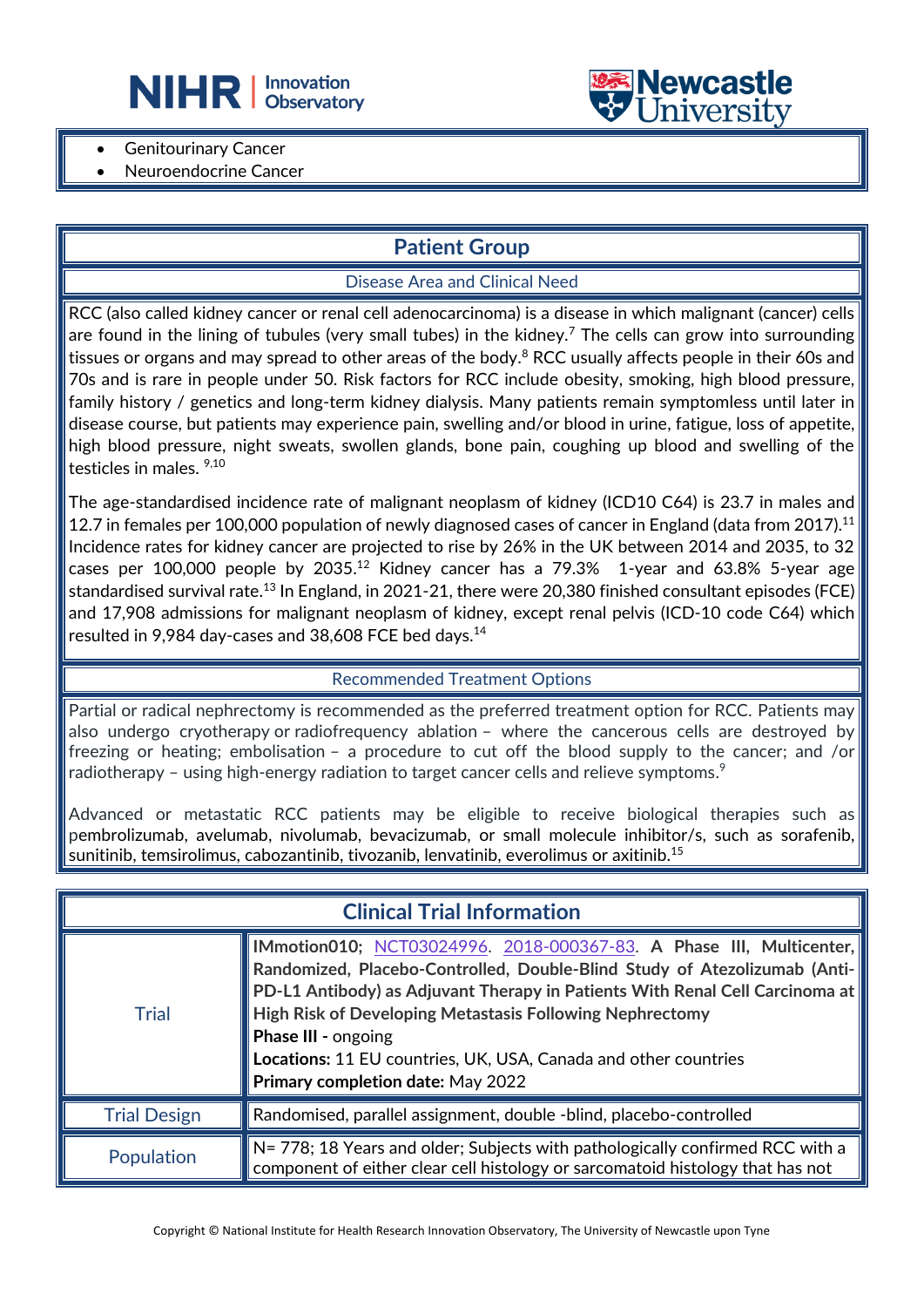



|                    | <b>CITTACT DIA</b>                                                                                                                                                                                                                                            |
|--------------------|---------------------------------------------------------------------------------------------------------------------------------------------------------------------------------------------------------------------------------------------------------------|
|                    | been previously treated in the adjuvant or neoadjuvant setting and classified as<br>being at high risk of RCC recurrence, and with radical or partial nephrectomy.                                                                                            |
| Intervention(s)    | Atezolizumab (IV) 1200mg every 3 weeks                                                                                                                                                                                                                        |
| Comparator(s)      | Matched placebo                                                                                                                                                                                                                                               |
| Outcome(s)         | Primary outcome measure:<br>Investigator-assessed Disease-Free Survival (DFS) [Time Frame: From Baseline<br>up to first occurrence of event by investigator assessment (up to approximately<br>88 months)<br>See trial record for full list of other outcomes |
| Results (efficacy) |                                                                                                                                                                                                                                                               |
| Results (safety)   |                                                                                                                                                                                                                                                               |

## **Estimated Cost**

Atezolizumab is already marketed in the UK for a number of cancer types; a 1200mg vial costs  $£3,807.69.^{16}$ 

#### **Relevant Guidance**

#### NICE Guidance

- NICE technology appraisal in development. Nivolumab for neoadjuvant and adjuvant treatment of localised renal cell carcinoma [ID4047]. Expected date of issue to be confirmed.
- NICE technology appraisal in development. Pembrolizumab for adjuvant treatment of renal cell carcinoma [ID3810]. Expected July 2022.
- NICE clinical guideline. Suspected cancer: recognition and referral [NG12]. June 2015.
- NICE cancer service guideline. Improving outcomes in urological cancers [CSG2]. September 2002

NHS England (Policy/Commissioning) Guidance

- NHS England. Specialised kidney, bladder and prostate cancer services (adults); Service specification. 170114S. February 2019
- NHS England. 2013/14 NHS Standard Contract for Cancer: Specialised kidney, bladder and prostate cancer services (adult). B14/S/a

#### Other Guidance

- The European Association of Urology (EAU). Renal Cell Cancer (RCC) Guidelines (2021).<sup>17</sup>
- ESMO. Renal Cell Carcinoma: ESMO Clinical Practice Guidelines. 2019 Ann Oncol (2019); 30: 706-720.<sup>18</sup>

## **Additional Information**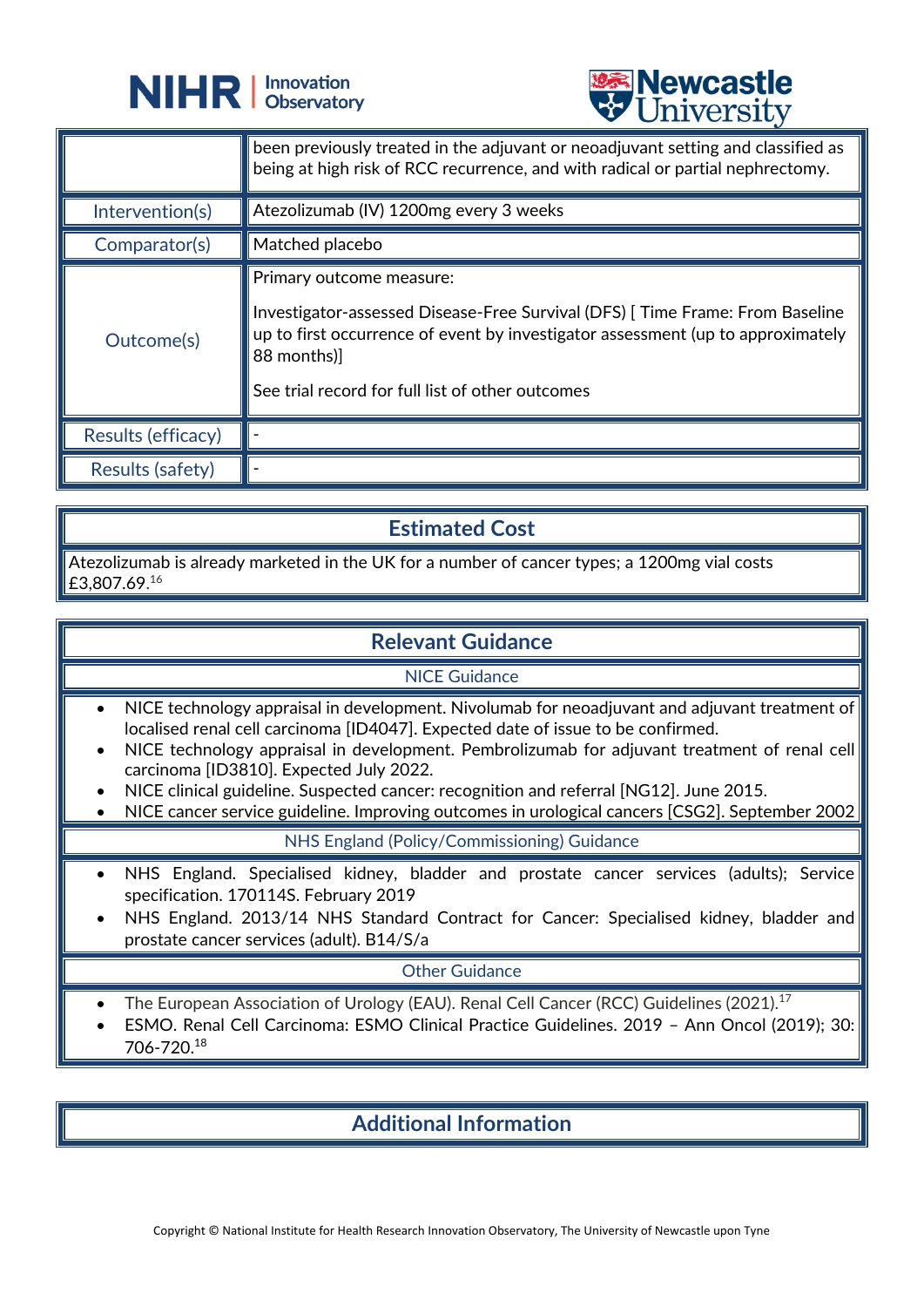



## **References**

| $\mathbf{1}$   | Clinicaltrials.gov. A Study of Atezolizumab as Adjuvant Therapy in Participants With Renal     |
|----------------|------------------------------------------------------------------------------------------------|
|                | Cell Carcinoma (RCC) at High Risk of Developing Metastasis Following Nephrectomy               |
|                | (IMmotion010). Trial ID: NCT03024996. 2017. Status: Active, not recruiting. Available from:    |
|                | https://clinicaltrials.gov/ct2/show/NCT03024996 [Accessed 4th January 2022].                   |
| $\overline{2}$ | McDermott DF HM, Atkins MB, Motzer RJ, Rini BI, Escudier B, Fong L, Joseph RW, Pal SK,         |
|                | Reeves JA, Sznol M, Hainsworth J, Rathmell WK, Stadler WM, Hutson T, Gore ME, Ravaud A,        |
|                | Bracarda S, Suárez C, Danielli R, Gruenwald V, Choueiri TK, Nickles D, Jhunjhunwala S, Piault- |
|                | Louis E, Thobhani A, Qiu J, Chen DS, Hegde PS, Schiff C, Fine GD, Powles T. Clinical activity  |
|                | and molecular correlates of response to atezolizumab alone or in combination with              |
|                | bevacizumab versus sunitinib in renal cell carcinoma. Nat Med 2018;24(6):749-                  |
|                | 57https://www.ncbi.nlm.nih.gov/pmc/articles/PMC6721896/.                                       |
| 3              | Electronic Medicines Compendium. Tecentriq 1,200 mg concentrate for solution for infusion      |
|                | SmPC. 2021. Available from:                                                                    |
|                | https://www.medicines.org.uk/emc/product/8442/smpc#PHARMACOLOGICAL PROPS                       |
|                | [Accessed 28th January 2022].                                                                  |
| 4              | Gul A., Rini B.I. Adjuvant therapy in renal cell carcinoma. Cancer. 2019;125:2935-44.          |
|                | Available from: https://doi.org/10.1002/cncr.32144.                                            |
| 5              | European Medicines Agency. Tecentriq (atezolizumab) Medicines Overview. Available from:        |
|                | https://www.ema.europa.eu/en/medicines/human/EPAR/tecentriq [Accessed 5th January              |
|                | 2022].                                                                                         |
| 6              | Clinicaltrials.gov. Atezolizumab phase II/III clinical trials 2021. Available from:            |
|                | https://clinicaltrials.gov/ct2/results?term=atezolizumab&age_v=&gndr=&type=&rslt=&phas         |
|                | e=1&phase=2&Search=Apply [Accessed 5th January 2022].                                          |
| 7              | National Cancer Institute. Renal Cell Cancer Treatment (PDQ®)-Patient Version. 2021.           |
|                | Available from: https://www.cancer.gov/types/kidney/patient/kidney-treatment-pdg               |
|                | [Accessed 18th February 2022].                                                                 |
| 8              | Cancer Research UK. About Kidney Cancer. 2021. Available from:                                 |
|                | https://www.cancerresearchuk.org/about-cancer/kidney-cancer/about [Accessed 28th               |
|                | January 2022].                                                                                 |
| 9              | National Health Service. Condition overview: Kidney cancer. 2021. Available from:              |
|                | https://www.nhs.uk/conditions/kidney-cancer/ [Accessed 4th January 2022].                      |
| 10             | National Health Service. Kidney Cancer: Symptoms. 2021. Available from:                        |
|                | https://www.nhs.uk/conditions/kidney-cancer/symptoms/ [Accessed 28th January 2022].            |
| 11             | Office for National Statistics. Cancer diagnoses and age-standardised incidence rates for all  |
|                | types of cancer by age and sex including breast, prostate, lung and colorectal cancer. . 2017. |
|                | Available from:                                                                                |
|                | https://www.ons.gov.uk/peoplepopulationandcommunity/healthandsocialcare/conditionsa            |
|                | nddiseases/datasets/cancerregistrationstatisticscancerregistrationstatisticsengland            |
|                | [Accessed 5th January 2022].                                                                   |
| 12             | Cancer Research UK. Selected Cancers, Number of Projected and Observed Cases and               |
|                | European Age-Standardised Incidence Rates per 100,000 people by Cancer Type and Sex.           |
|                | 2021. Available from: https://www.cancerresearchuk.org/health-professional/cancer-             |
|                | statistics/statistics-by-cancer-type/kidney-cancer#heading-Zero [Accessed 5th January          |
|                | 2022].                                                                                         |
| 13             | Office for National Statistics. Cancer Survival in England: adults diagnosed between 2013 and  |
|                | 2017 and followed up to 2018. 2018. Available from:                                            |
|                | https://www.ons.gov.uk/peoplepopulationandcommunity/healthandsocialcare/conditionsa            |
|                |                                                                                                |